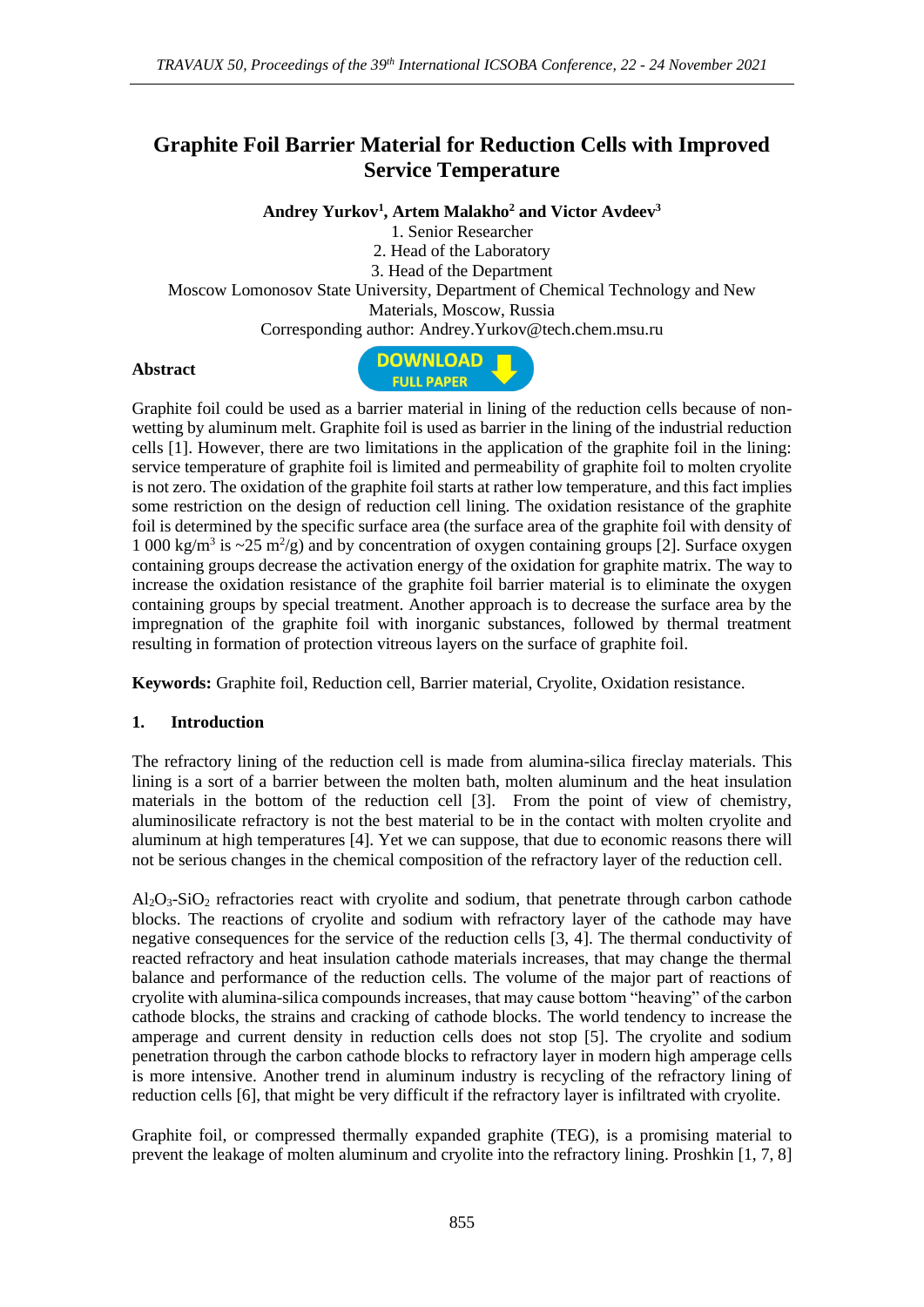reported, that the graphite foil stops aluminium and due to ultrafine pore structure diminishes the flow of the bath. Laboratory tests had shown absolute non-wetting of the foil by molten aluminum. The dry autopsies had shown, that the barrier graphite foil stops the leakage of aluminum melt into the refractory layer.

However, there are two limitations in the application of the graphite foil in the lining: service temperature of graphite foil is limited and permeability of graphite foil to molten cryolite is not zero. The oxidation of the graphite foil starts at rather low temperature, and this fact implies some restriction on the design of reduction cell lining.

The objective of the research was to investigate the oxidation resistance of the graphite foil and to estimate the possibilities for some increase of the service temperature of the graphite foil in the lining of the reduction cell.

# **2. Materials and the Method of Investigation**

# **2.1 Materials**

The starting material was natural flake graphite GT-1 (ash contents 0.2-0.5 %, grain size  $< 0.315$  mm) with true (XRD) density 2.256 g/cm<sup>3</sup>. The natural graphite was soaked in 40 % sodium hydroxide solution. Exfoliated graphite (EG) was prepared by the shock thermal treatment of expandable graphite by carrying it in air flow through tube furnace heated to 900 °C.

The obtained exfoliated graphite had BET specific surface area 56-58  $m^2/g$ , true (XRD) density 2.256 g/cm<sup>3</sup> (measured on exfoliated graphite) and bulk density  $0.0024$  g/cm<sup>3</sup>. Graphite foil (GF) was prepared by pressing the exfoliated graphite into compacts with a bulk density from 0.5 g/cm<sup>3</sup> to 1.8  $g/cm<sup>3</sup>$ . The thickness of the foil was 0.7 mm.

#### **2.2 Method of Investigation**

The bulk (geometrical) density of GF was calculated as the ratio of GF mass to its volume. The bulk (geometrical) density was used as reference characteristic.

The specific surface area of the samples was measured by adsorption of nitrogen on MicroActive ASAP 2020 Plus 2.00 (Micromeritics Instrument Corp.).

The X-ray diffraction analysis was performed at Rigaku Ultima IV diffractometer (CuK $\alpha$ ,  $\lambda$  = 1.5418 Å, 0.2 °/minute). Structures were analyzed at scanning electron microscope Tescan MIRA-3 with energy dispersive spectrometer (EDS) X-MAX150 Oxford instruments. The images were made in SE and BSE detector.

The true density was calculated according to the standard procedure, from XRD diffraction measurements of exfoliated graphite – the raw material to produce graphite foil.

The oxidation tests were performed by two methods. One kind of oxidation test was performed on 50 x 50 x 0.7 mm sheets of foil. All weighed pieces of foil were placed in the furnace and then were taken out after a certain time and were weighed again. The weight loss was calculated as using the Equation (1).

$$
\frac{\Delta m}{m} = \frac{m_{initial} - m_{oxidized}}{m_{initial}}
$$
 (1)